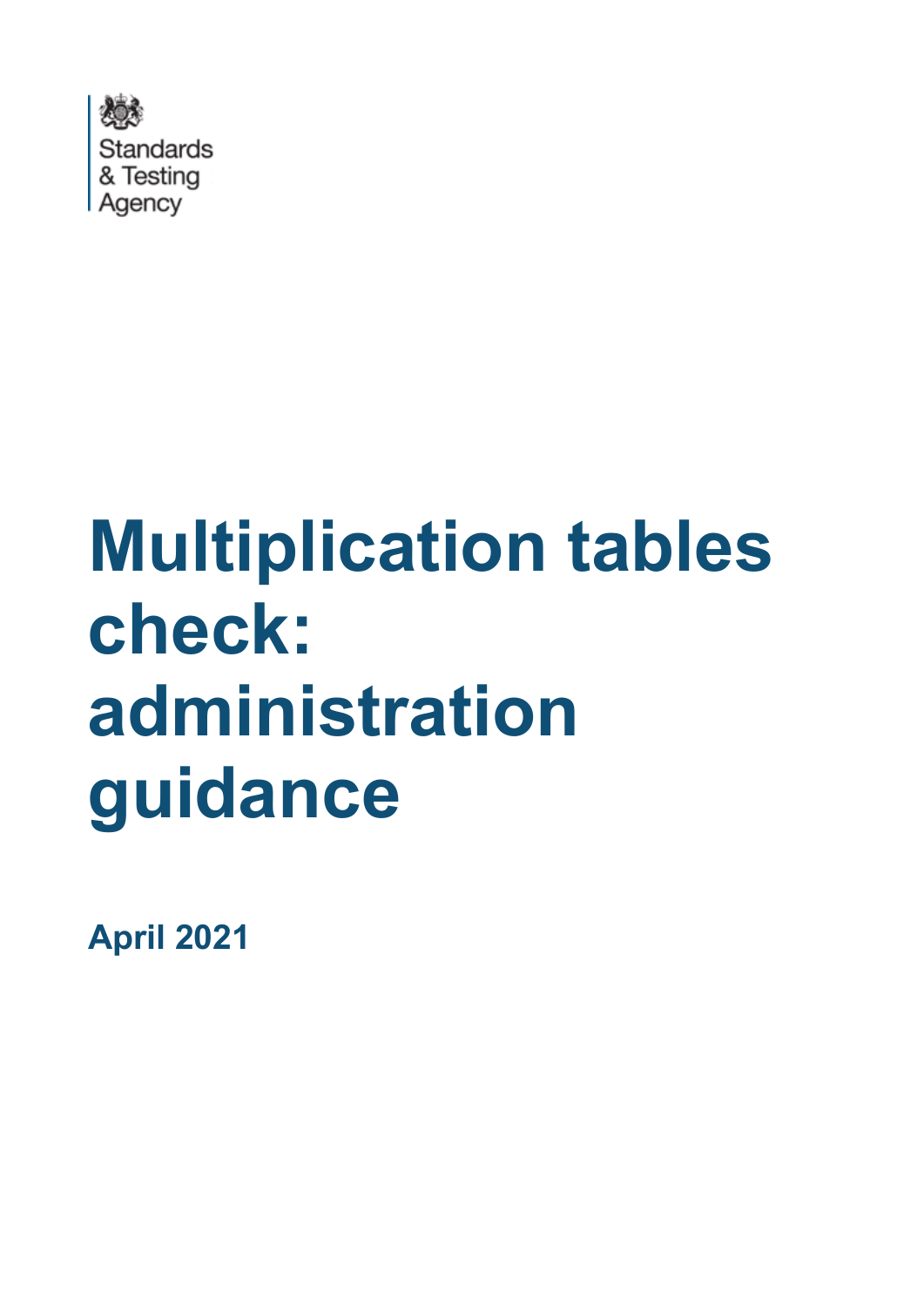# **Contents**

| <b>1 Introduction</b>                                     | 3              |
|-----------------------------------------------------------|----------------|
| 1.1 Background                                            | 3              |
| 1.2 Overview                                              | 3              |
| 1.3 Important dates                                       | 4              |
| 1.4 Help and support                                      | 4              |
| 2 Preparing for the check                                 | 5              |
| 2.1 View, add or edit pupils on your register             | 5              |
| 2.2 Pupils not taking the check                           | 6              |
| 2.3 Access arrangements                                   | $\overline{7}$ |
| 2.4 Generate passwords and PINs                           | 9              |
| 2.5 Preview the check                                     | 10             |
| 2.6 Equipment required                                    | 10             |
| 2.7 Check administrators                                  | 11             |
| 2.8 Preparing rooms                                       | 11             |
| 3 Administering the check                                 | 12             |
| 3.1 Check administration period                           | 12             |
| 3.2 Overview of the pupils' experience                    | 12             |
| 3.3 Instructions to pupils                                | 13             |
| 3.4 Problems or queries during check administration       | 13             |
| 3.5 Select pupils to restart the check                    | 14             |
| <b>4 After the check</b>                                  | 16             |
| 4.1 See how many pupils have completed the official check | 16             |
| 4.2 Complete the headteacher's declaration form           | 16             |
| 4.3 View pupil results                                    | 16             |
| 4.4 Feedback                                              | 16             |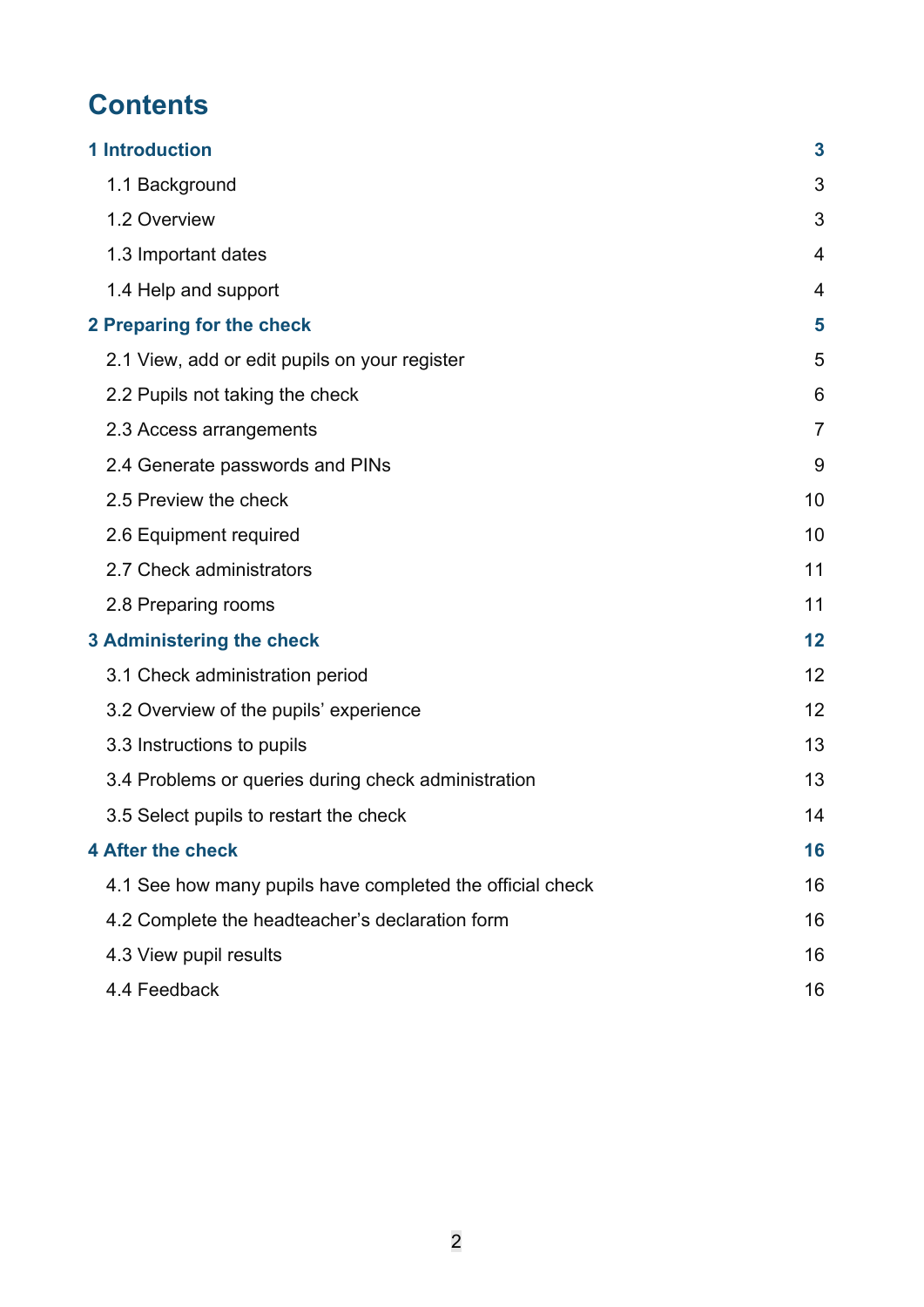# <span id="page-2-0"></span>**1 Introduction**

In 2021, schools can choose to administer the multiplication tables check (MTC) to year 4 pupils, between Monday 7 June and Friday 25 June, but there is no requirement to do so.

This is an opportunity for schools to familiarise themselves with the nature of the check before its planned introduction as a statutory assessment in the 2021/22 academic year.

This guidance is for schools choosing to administer the check, and includes information to ensure schools can:

- prepare for check administration
- access the MTC service
- prepare check administrators
- administer the check
- provide feedback on the MTC service and administration process

## <span id="page-2-1"></span>**1.1 Background**

The MTC is an on-screen assessment designed to determine whether pupils are able to fluently recall their multiplication tables up to 12, through a set of timed questions. The [assessment framework](https://www.gov.uk/government/publications/multiplication-tables-check-assessment-framework)<sup>[1](#page-2-3)</sup> gives more detail about the purpose, format, content and cognitive demand of the MTC.

## <span id="page-2-2"></span>**1.2 Overview**

Participating schools can choose to administer the check to some or all of their year 4 pupils between Monday 7 June and Friday 25 June. Schools can access the MTC service via **DfE Sign-in**<sup>[2](#page-2-4)</sup> from Monday 19 April.

The [official check](https://pupil.multiplication-tables-check.service.gov.uk/)<sup>[3](#page-2-5)</sup> consists of 25 questions. Pupils will have 6 seconds to answer each question, with 3-seconds pause between questions. Pupils will answer 3 practice questions before the check begins.

Pupils can use the try it out check<sup>4</sup> from Monday 19 April to familiarise themselves with the format, including any access arrangements, before taking the official check. The try it out check is consistent with the official check.

<span id="page-2-3"></span><sup>1</sup> www.gov.uk/government/publications/multiplication-tables-check-assessment-framework

<span id="page-2-4"></span><sup>2</sup> https://services.signin.education.gov.uk

<span id="page-2-5"></span><sup>3</sup> https://pupil.multiplication-tables-check.service.gov.uk/sign-in

<span id="page-2-6"></span><sup>4</sup> https://pupil.multiplication-tables-check.service.gov.uk/sign-in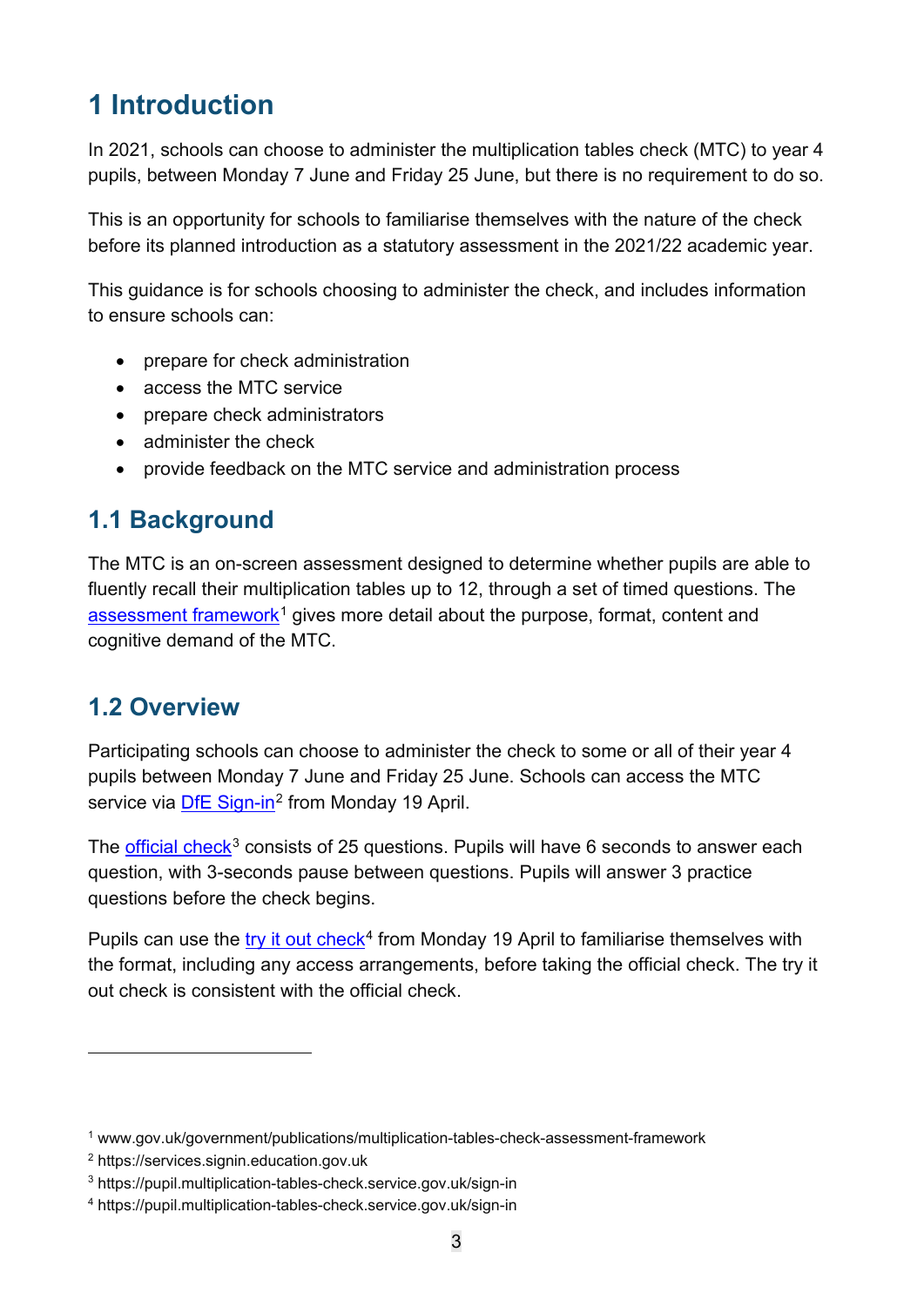## <span id="page-3-0"></span>**1.3 Important dates**

| <b>Date</b>                           | <b>Action</b>                                                                                                          |
|---------------------------------------|------------------------------------------------------------------------------------------------------------------------|
| Monday 19 April                       | Schools can access the MTC service via DfE Sign-in. <sup>5</sup>                                                       |
| Monday 7 June to<br>Friday 25 June    | MTC administration period for schools choosing to<br>participate.                                                      |
| Friday 25 June (no<br>later than 4pm) | Deadline for schools to submit their headteachers<br>declaration (HDF) form.                                           |
| Monday 28 June                        | Provisional results (a total score for each pupil) available in<br>the 'View pupil results' section of the MTC service |

## <span id="page-3-1"></span>**1.4 Help and support**

These videos demonstrate how schools use the MTC service<sup>6</sup> and enable access [arrangements](https://www.youtube.com/watch?v=1O9NgAhyFFU&list=PL6gGtLyXoeq9eWA31dGs2RmsAM8jDhDXs&index=17)<sup>7</sup>.

There is separate [MTC IT guidance](https://www.gov.uk/guidance/multiplication-tables-check-it-guidance)<sup>[8](#page-3-5)</sup> for the support staff who manage the school's ICT network.

For queries about administering the check, contact the national curriculum assessments helpline on 0300 303 3013 or email [assessments@education.gov.uk.](mailto:assessments@education.gov.uk)

For information on the DfE Sign-in service, including how to create an account and managing users, follow the [DfE Sign-in Help](https://help.signin.education.gov.uk/contact)<sup>[9](#page-3-6)</sup> where you can submit a support request [form](https://help.signin.education.gov.uk/contact/submit?type=service-access&service=Multiplication%20tables%20check)<sup>[10](#page-3-7)</sup>, if required.

<span id="page-3-2"></span><sup>5</sup> https://services.signin.education.gov.uk/

<span id="page-3-3"></span><sup>6</sup> https://www.youtube.com/watch?v=YGODmZe3kbA

<span id="page-3-4"></span><sup>7</sup> www.youtube.com/watch?v=1O9NgAhyFFU&list=

PL6gGtLyXoeq9eWA31dGs2RmsAM8jDhDXs&index=17

<span id="page-3-5"></span><sup>8</sup> www.gov.uk/guidance/multiplication-tables-check-it-guidance

<span id="page-3-6"></span><sup>9</sup> https://help.signin.education.gov.uk/contact

<span id="page-3-7"></span><sup>10</sup> https://help.signin.education.gov.uk/contact/submit?type=service-

access&service=Multiplication%20tables%20check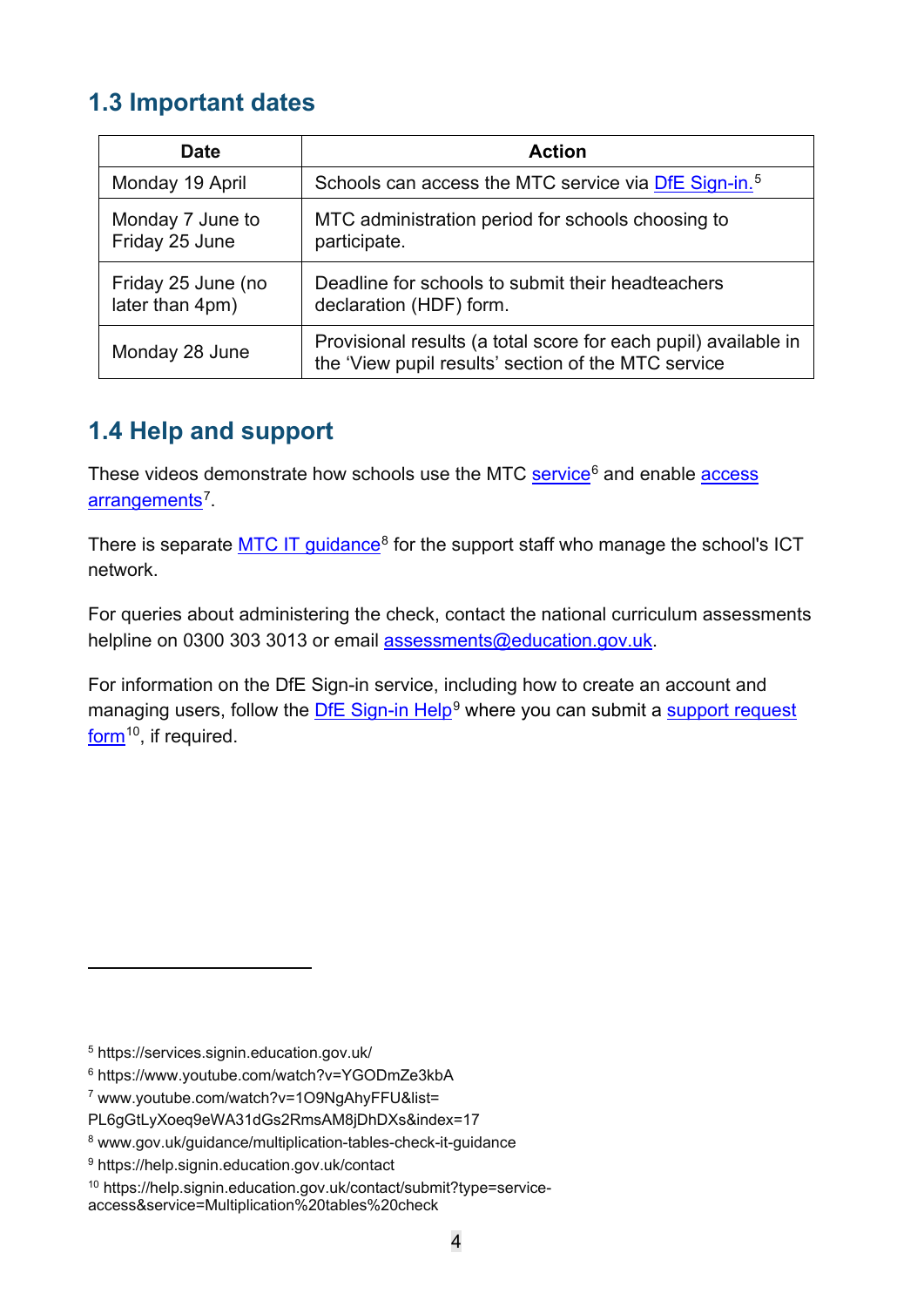# <span id="page-4-0"></span>**2 Preparing for the check**

From Monday 19 April, schools should access the MTC service via [DfE Sign-in](https://services.signin.education.gov.uk/)<sup>[11](#page-4-2)</sup> to:

- check their pupil register and ensure all participating pupils are included
- generate a school password and pupil identification numbers (PINs) on the days you are administering the try it out check
- allow pupils to use the try it out check to familiarise themselves with the format
- enable access arrangements for any pupils who need them
- allow pupils to use the try it out check to see if access arrangements meet their needs
- record any pupils who will not take the check

Schools should also prepare:

- devices for pupils to take the check
- check administrators
- rooms

## <span id="page-4-1"></span>**2.1 View, add or edit pupils on your register**

You can register pupils from Monday 19 April until the end of the check period on Friday 25 June.

From the MTC homepage, select 'View, edit and add pupils on your school's register.' The register will be pre-populated with the spring year 4 census data for your school. If needed, you can add pupils by selecting 'Add pupil' or 'Add multiple pupils.'

#### **Add a pupil's alternative name**

When pupils log in to the try it out check and the official check, they will see their name onscreen. If a pupil is known by a name other than their legal name reported on the census, you can add their alternative name so they will see it when they take the check. To do this, select the pupil and add their alternative name into the 'Known as' field.

<span id="page-4-2"></span><sup>11</sup> https://services.signin.education.gov.uk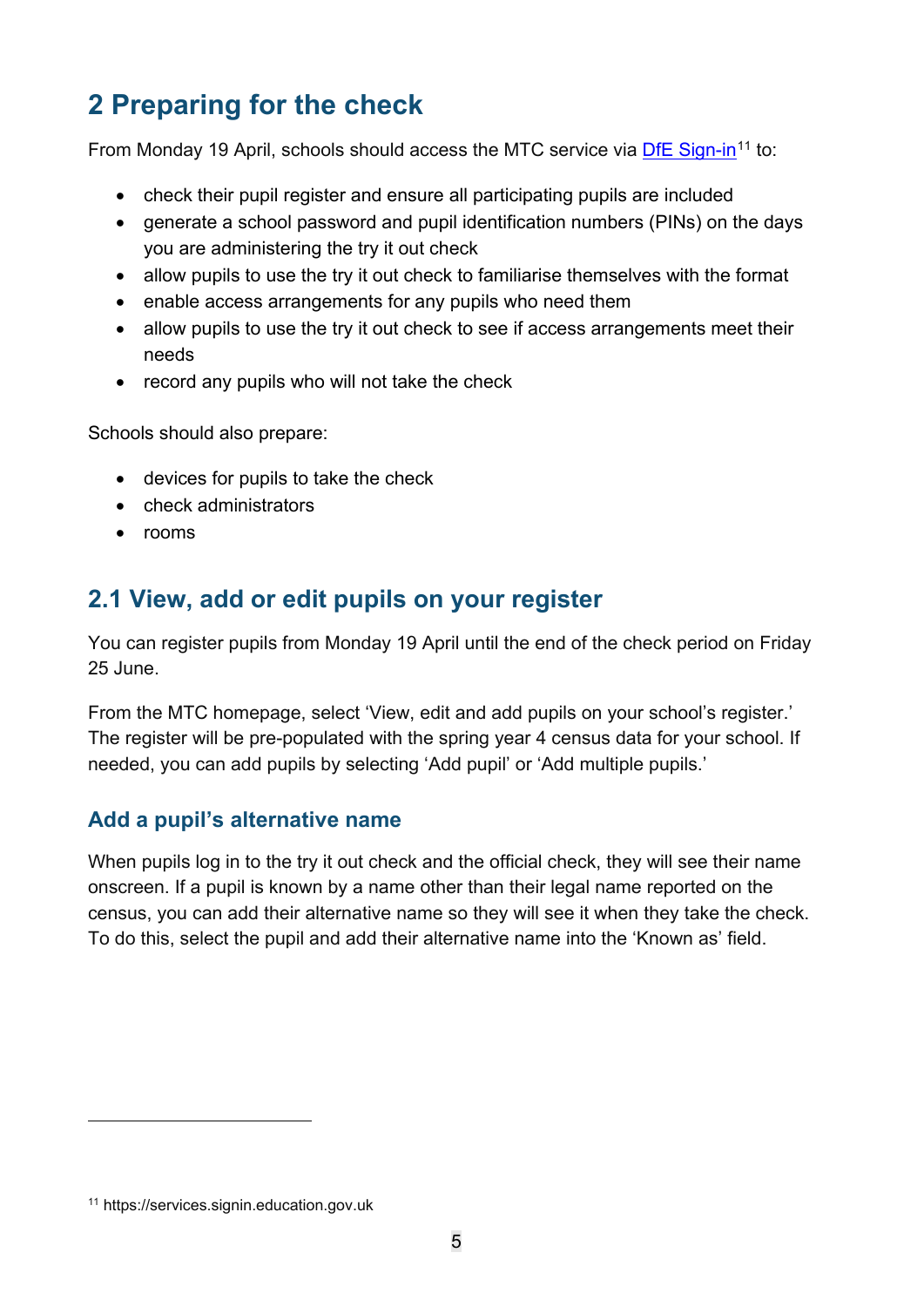### **Organise pupils into groups**

You can organise pupils into classes or smaller groups. This will make administering the check easier as you will be able to select a group when generating PINs, marking pupils as not taking the check, or arranging restarts.

From the homepage, select 'Organise pupils into groups' and then 'Create new group.' Name the group and select the pupils you want to add to it, then select 'Confirm.' You can edit groups until the check period ends on Friday 25 June.

## <span id="page-5-0"></span>**2.2 Pupils not taking the check**

If the headteacher decides a pupil should not take the check, they should record this on the MTC service. The headteacher's decision regarding participation is final.

Pupils should not take the check if:

- they are absent during the entire 3-week check window
- they are unable to participate, even when using suitable access arrangements
- they are considered unable to answer the easiest questions or are working below the national curriculum expectation for [year 2 in multiplication tables](https://www.gov.uk/government/publications/national-curriculum-in-england-mathematics-programmes-of-study)<sup>[12](#page-5-1)</sup>
- they have just arrived in school during the check period and there is not enough time to establish the pupil's abilities—for example, pupils with English as an additional language (EAL)
- they are working remotely due to disruption caused by coronavirus

Schools can also record a pupil as not taking the check if:

- they have left the school
- they appear on the register in error

These lists are not exhaustive. As the June 2021 check is optional, headteachers may decide a pupil will not take the check for another reason.

To record a pupil as not taking the check, select 'Confirm pupils not taking the check' on the homepage, then 'Select pupils.' Select 'Pupil not taking the check' and the pupils who will not take the check, then select 'Confirm'.

These pupils will then appear on the 'Pupils not taking the check' page. If a pupil has been withdrawn in error, select 'Remove.'

<span id="page-5-1"></span><sup>12</sup> www.gov.uk/government/publications/national-curriculum-in-england-mathematics-programmes-of-study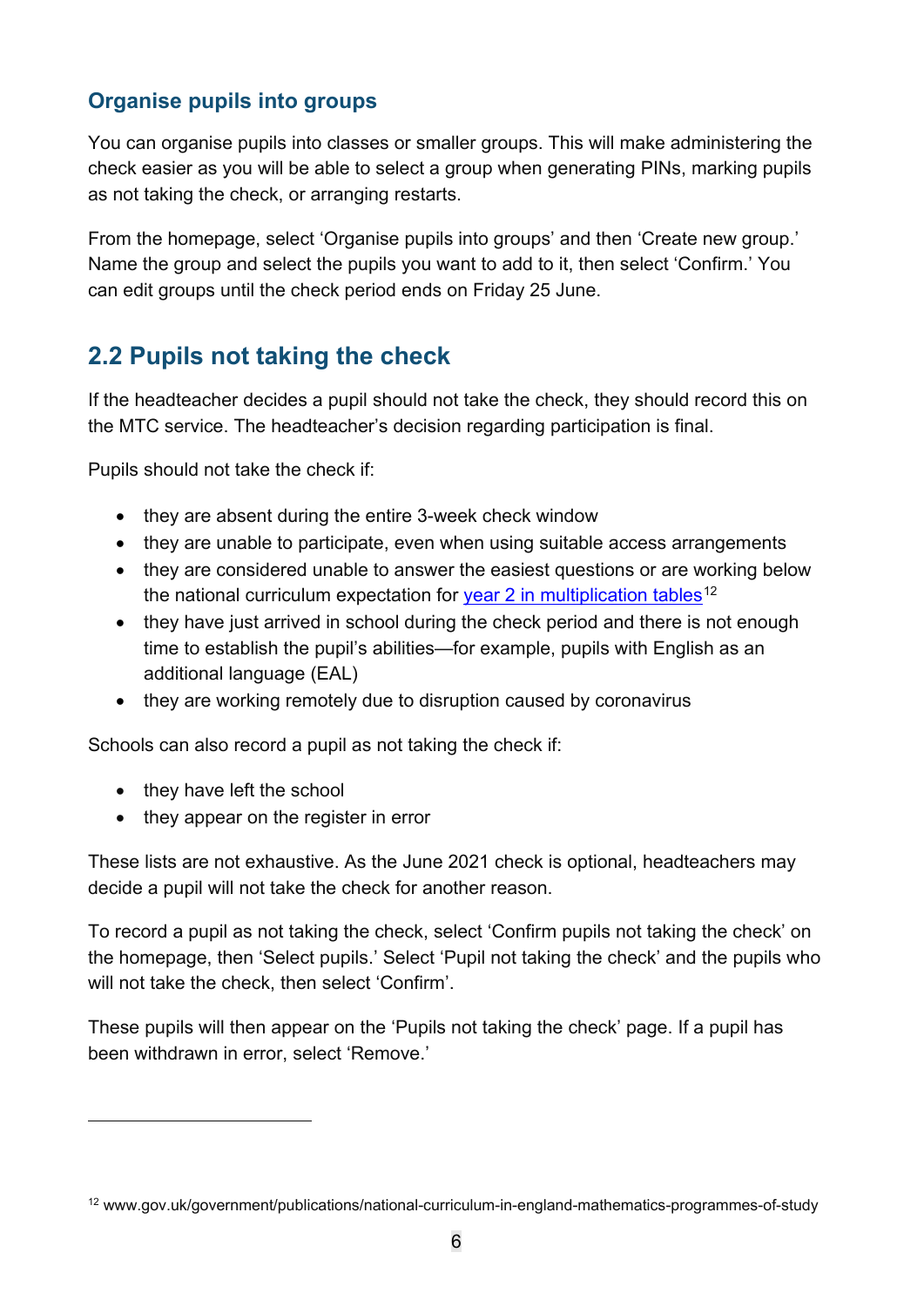## <span id="page-6-0"></span>**2.3 Access arrangements**

Access arrangements may be appropriate for pupils:

- with an education, health and care (EHC) plan
- for whom provision is being made in school using the Special Educational Needs and Disability (SEND) support system, or whose learning difficulty or disability significantly affects their ability to access the check
- who have behavioural, emotional or social difficulties
- with EAL and who have limited fluency in English

Schools do not need to request permission to use access arrangements. However, the support given should be based primarily on normal classroom practice and must never advantage or disadvantage individual pupils.

#### **Enable access arrangements for pupils who need them**

Check administrators can enable access arrangements for pupils with specific needs. Select 'Enable access arrangements for pupils who need them' from the homepage, then 'View pupils and assign arrangements.' Type the pupil's name into the search bar and select the access arrangements required, then 'Save.' You can assign more than one access arrangement to a pupil, if required.

When enabling the access arrangements 'Audio Version', Input assistant, and 'Pause – 'Next' button between questions' you should also provide a reason, then 'Save.'

Pupils should familiarise themselves with access arrangements using the try it out check to ensure the arrangements meet their needs before taking the official check.

If access arrangements have been enabled for a pupil, the arrangements will automatically be available to the pupil in the try it out check and the official check. When the pupil signs in, they will see a list of the access arrangements enabled.

#### **Colour contrast**

The standard version of the check includes black text on a white background. If colour contrast is enabled for a pupil, they will be able to change the text and background colours to one of the following combinations:

- yellow on black
- black on blue
- black on peach
- blue on cream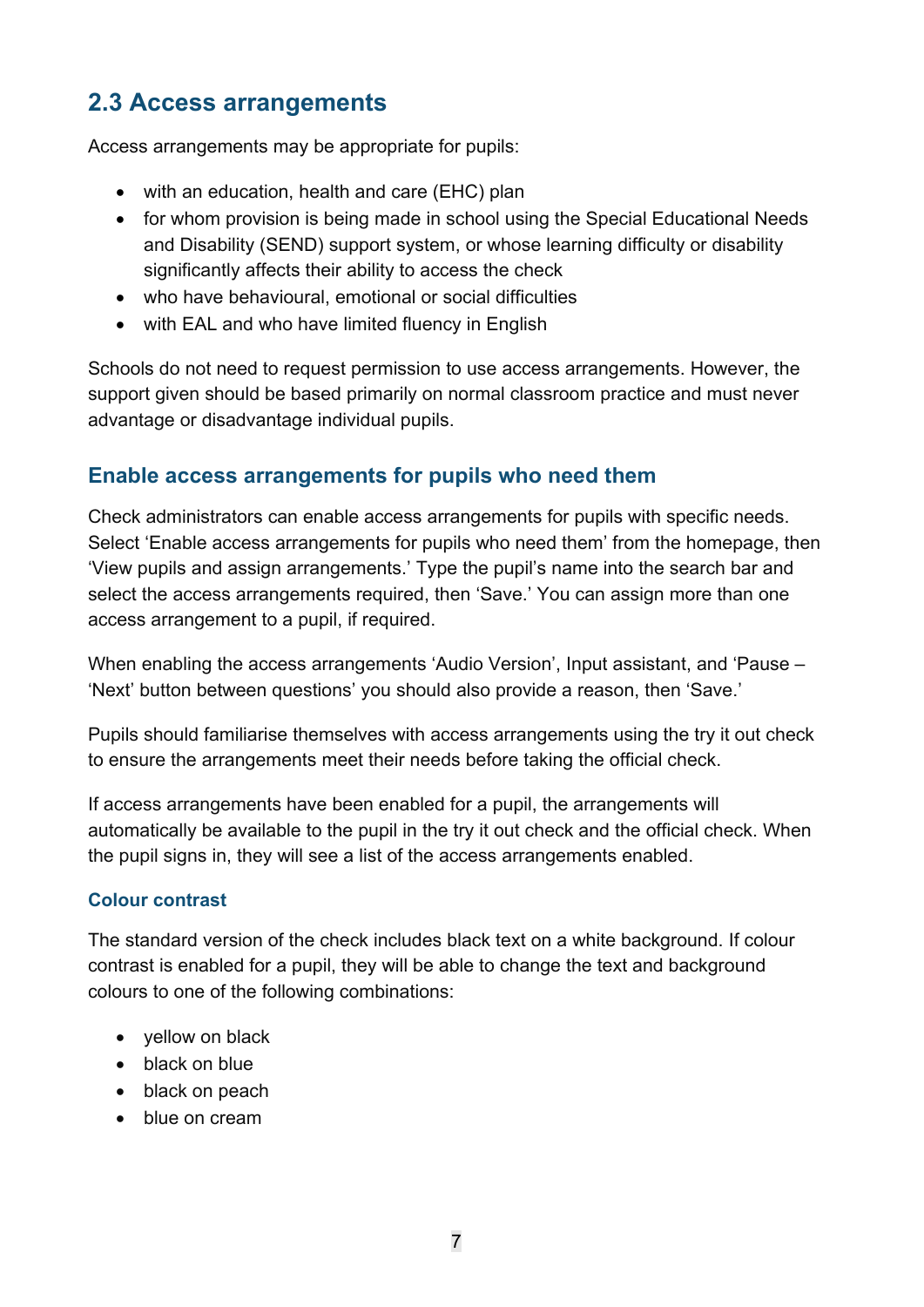#### **Font size**

If font size is enabled for a pupil, they will be able to increase or decrease the size of the text and number pad on the screen.

#### **Pause—'next' button between questions**

The standard version of the check includes a 3-second pause between questions. If this is not long enough for a specific pupil, or the pace of the check may disadvantage the pupil, a 'Next' button can be enabled. Instead of a 3-second pause between questions, the pupil can select 'Next' when they are ready to start a new question. The check administrator should be aware the next question will not appear until the pupil selects the 'Next' button and may consider prompting them to select it, if needed. There is a 30 minute time limit to complete the check using this access arrangement.

#### **Remove on-screen number pad**

Enabling this feature will remove the on-screen number pad. This may be useful to support pupils who are distracted by the on-screen number pad, or do not plan to use it. Only the question and answer box will show on the screen. The pupil will need a keyboard to enter their response.

#### **Input assistance**

An input assistant is someone who enters answers dictated by the pupil. An input assistant can be used when a pupil is:

- unable to enter their own answers
- able to input, but inputting causes physical discomfort
- able to input, but inputs very slowly
- able to input, but finds inputting very difficult

The input assistant must enter their name at the start of the official check and then input the answers dictated by the pupil accurately. They must not be another pupil or a relative, carer or guardian of the pupil.

#### **Audio version**

If the audio version is enabled, it will read aloud all text displayed on the screen, including the instructions, questions and the answer inputted after each key press. Pupils can also use 'Tab' and 'Shift + Tab' to navigate through the elements displayed onscreen.

Schools should administer the check to pupils who are using the audio version in a separate room or provide headphones to avoid the audio version distracting other pupils taking the check at the same time.

The MTC service does not support third-party screen readers due to incompatibility with the timed element of the check. We recommend using Chrome or Safari web browsers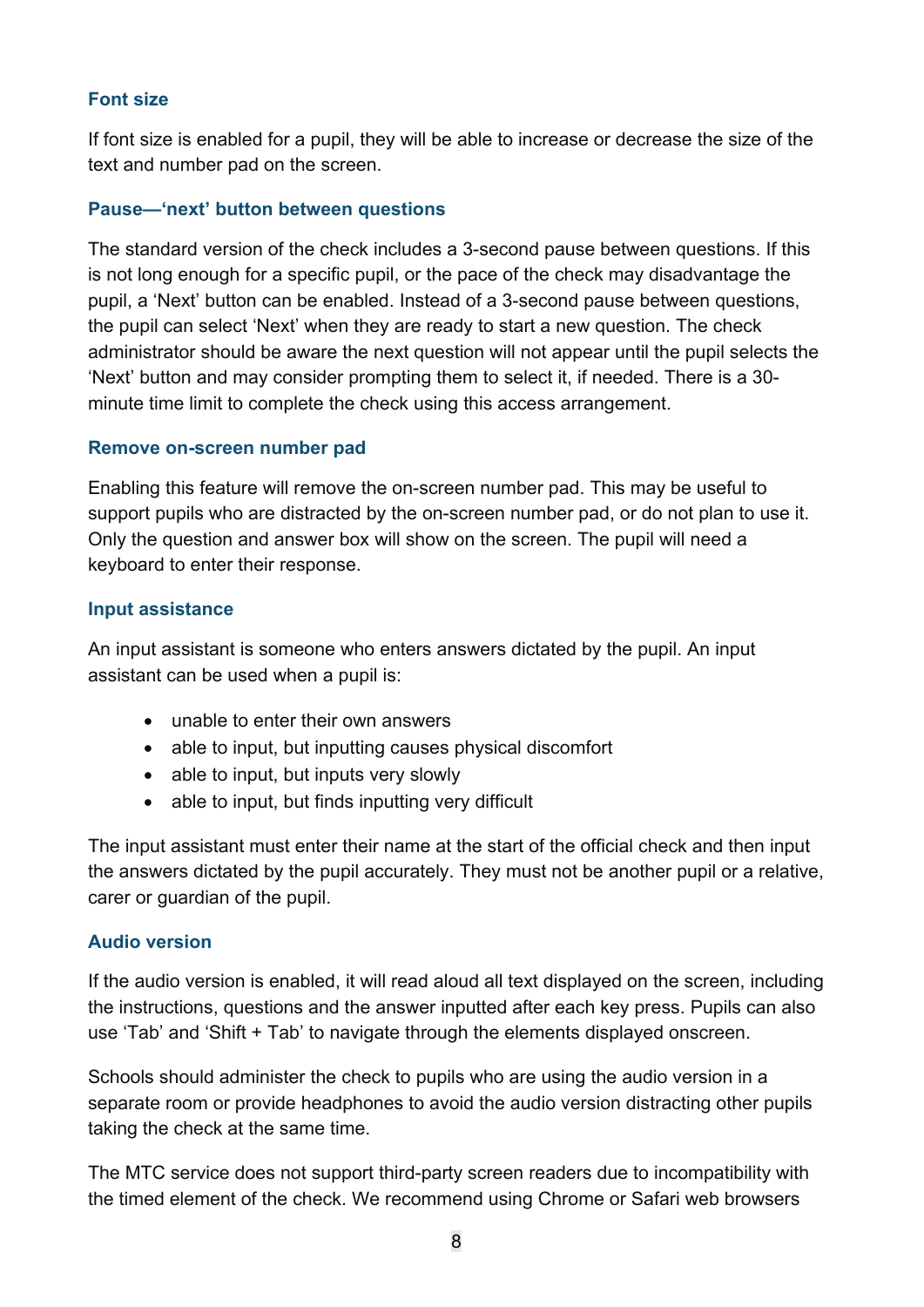with the audio version. The audio version will not work with Internet Explorer or Edge due to technical limitations.

#### **Audible time alert**

Pupils with a visual impairment may not be able to see the on-screen question timer. If the audible time alert is enabled for a pupil, a beep will sound 2 seconds before the end of each question, then a different beep will sound to signal the end of each question.

#### **Additional time to answer questions (not available)**

Pupils cannot have additional time to complete the MTC questions. The purpose of the check is to determine whether pupils can recall their times tables fluently. Additional time would remove the fluent recall element of the check.

## <span id="page-8-0"></span>**2.4 Generate passwords and PINs**

Pupils will access the try it out and official check using a PIN and school password, generated by the school on the day they are administering it. Pupils must only sign in to the MTC using the PIN assigned to them. Your school's password will change each day.

There are separate PINs for the try it out check and the official check. It is important school staff do not confuse the different versions during the 3-week check window when both services are available. Schools can print their pupils' PINs on slips, which clearly state if they are for the try it out check or the official check.

#### **PINs for the try it out check**

Schools can generate try it out PINs from Monday 19 April until the end of the check period on Friday 25 June.

Pupils can use their PINs for the try it out check multiple times throughout the day. Schools can generate PINs from 6am but pupils cannot use them until 8am. They will expire at 4pm each day, so schools will have to generate new PINs if pupils use the try it out check on more than one day.

To generate a school password and PINs, select 'Generate password and PINs for the try it out check from the MTC homepage, then 'Generate PINs'. Select the pupils, or group of pupils, then select 'Confirm' on the green bar to generate PINs for those pupils.

You can print the PINs by selecting the pupils, or groups, then selecting 'Print selected.' You will notice the printed slips have a 'Try it out' watermark.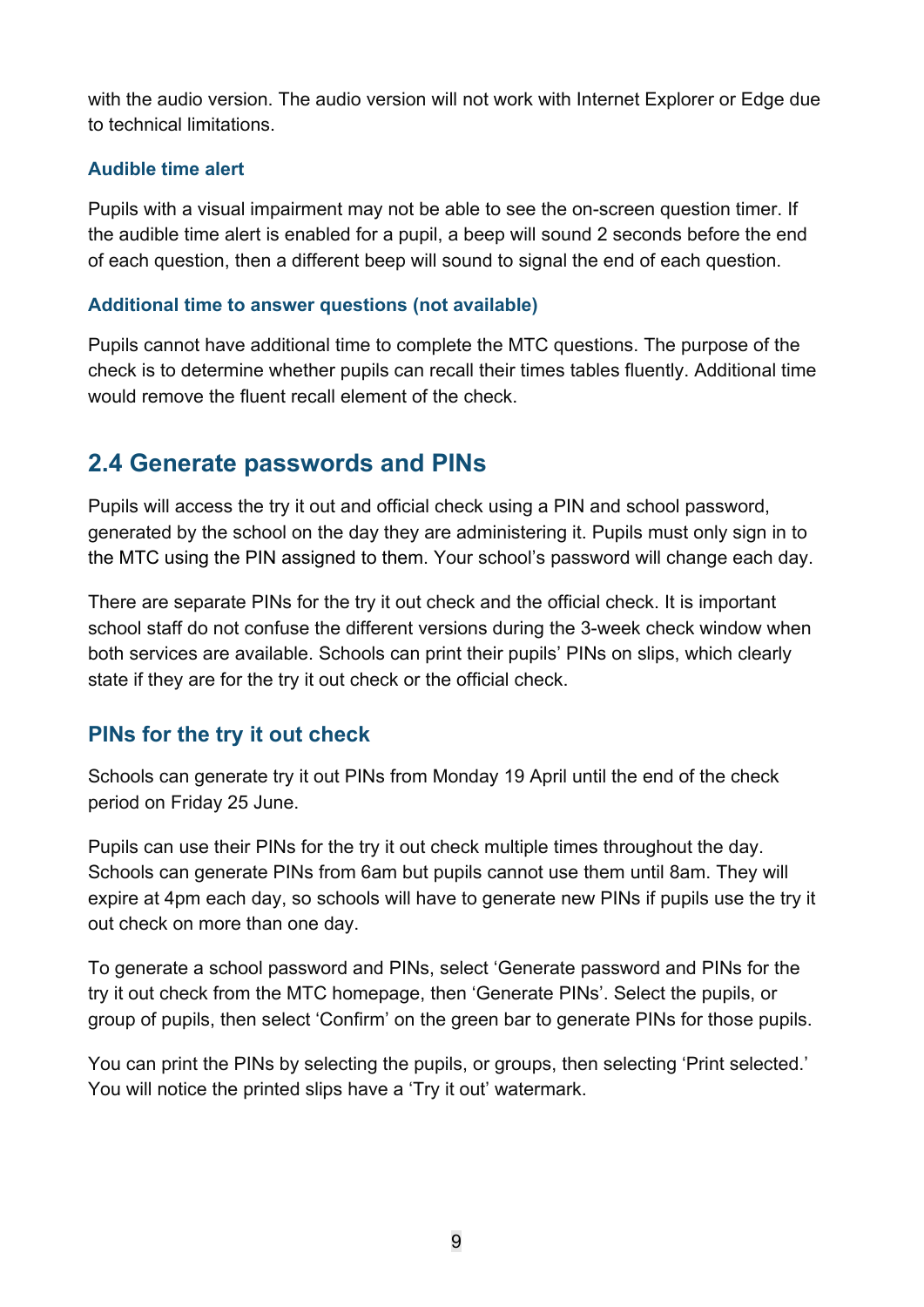#### **PINs for the official check**

PINs for the official check can only be used once on the day they are generated and will expire at 4pm. This part of the service will only be available when the check period begins on Monday 7 June. Schools can generate PINs from 6am, but pupils cannot use them until 8am.

On the days you administer the official check, select 'Generate password and PINs for the official check' from the homepage. Select the pupil, or group of pupils, and then select 'Generate PINs.'

You can print the PINs by selecting the pupils, or groups, then selecting 'Print selected.' You will notice the printed slips have 'Official' on them.

## <span id="page-9-0"></span>**2.5 Preview the check**

Pupils can use the [try it out](https://pupil.multiplication-tables-check.service.gov.uk/) check<sup>[13](#page-9-2)</sup> from Monday 19 April.

Pupils must log in using their try it out PIN and school password.

It contains 3 practice questions, followed by 25 questions.

The try it out check is designed to help pupils familiarise themselves with the process and format, including the use of access arrangements. There is only one set of questions, but pupils can take the try it out check as many times as they need to.

Pupils will not receive a result for any questions they complete in the try it out check.

Access arrangements used in the try it out check will automatically be enabled for the pupil when they log in to the official check.

## <span id="page-9-1"></span>**2.6 Equipment required**

Schools can use any of the following devices to access the check:

- PC
- Mac
- laptop
- tablet

<span id="page-9-2"></span><sup>13</sup> https://pupil.multiplication-tables-check.service.gov.uk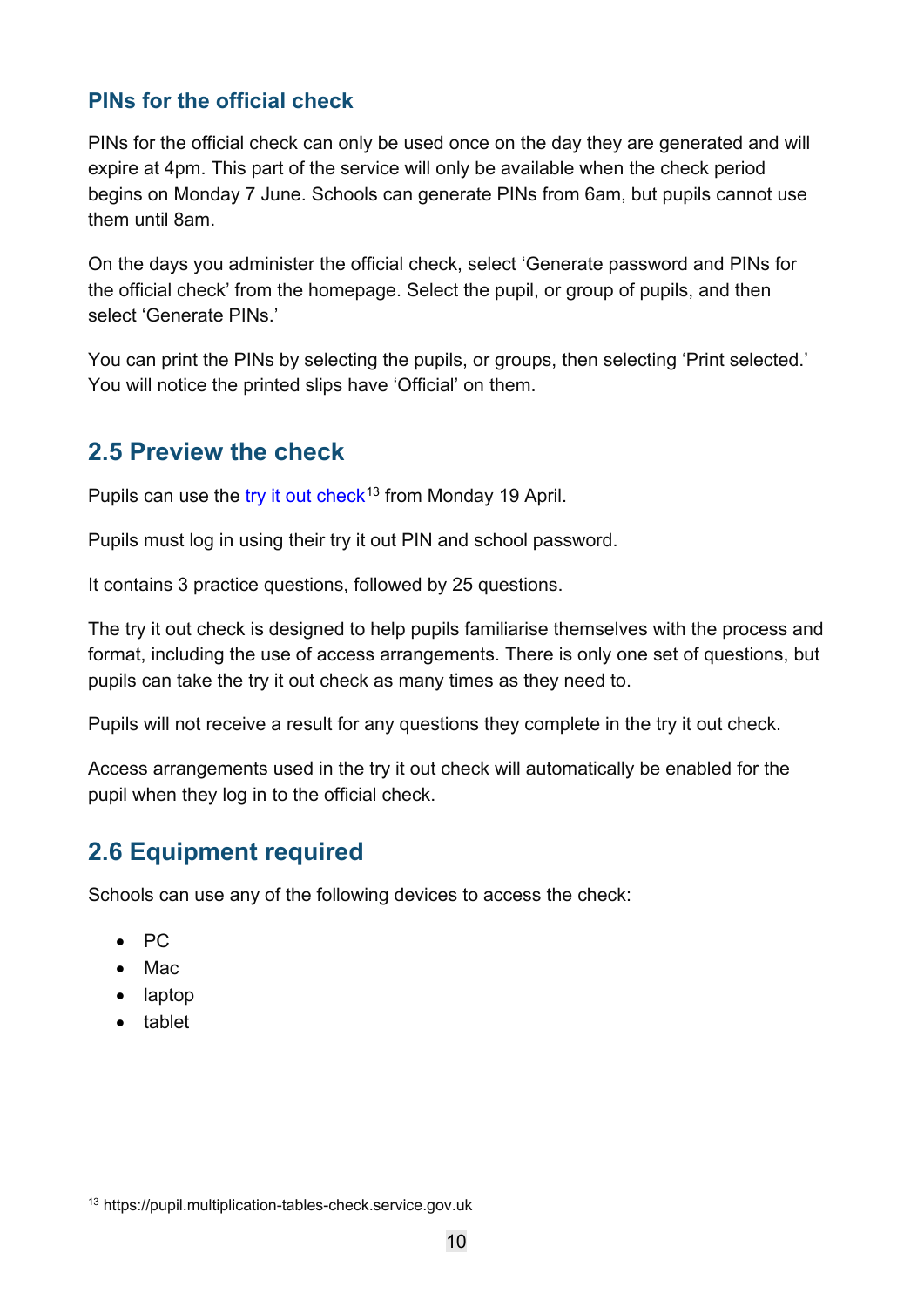The [MTC IT guidance](https://www.gov.uk/guidance/multiplication-tables-check-it-guidance)<sup>[14](#page-10-2)</sup> sets out the essential technical requirements.

## <span id="page-10-0"></span>**2.7 Check administrators**

The check should be administered by a member of school staff, such as a teacher or teaching assistant, who is:

- familiar with this guidance
- familiar with the devices being used
- known to the pupils

## <span id="page-10-1"></span>**2.8 Preparing rooms**

Schools should administer the check in a room that is quiet and provides a comfortable, well-lit space.

To prepare rooms for the check, you should:

- remove or cover any displays or teaching materials that could provide pupils with an unfair advantage, such as times tables posters on walls
- ensure pupils do not have a pen or pencil, paper, calculator, mobile phone, smart watch or other items that may provide them with an advantage during the check
- ensure seating arrangements will allow all pupils to work quietly and independently
- make sure pupils will not be distracted by other pupils or their devices
- ensure the devices are switched on, charged and in good working order before pupils enter the room

Schools may find it helpful to have the sign-in page for the [official check](https://pupil.multiplication-tables-check.service.gov.uk/)<sup>[15](#page-10-3)</sup> loaded on devices before pupils enter the room.

<span id="page-10-2"></span><sup>14</sup>www.gov.uk/guidance/multiplication-tables-check-it-guidance

<span id="page-10-3"></span><sup>15</sup> https://pupil.multiplication-tables-check.service.gov.uk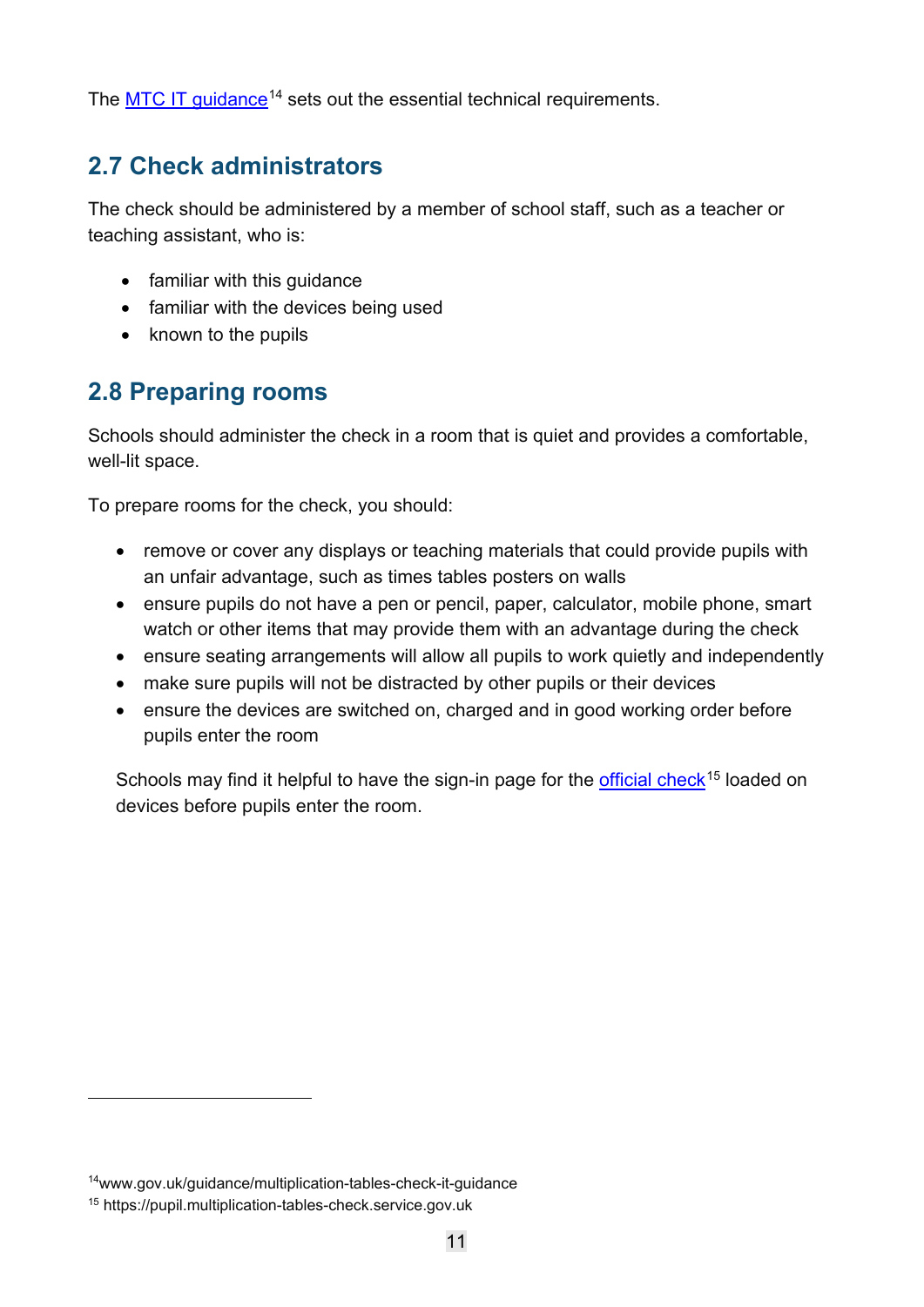# <span id="page-11-0"></span>**3 Administering the check**

## <span id="page-11-1"></span>**3.1 Check administration period**

Schools must administer the official check between Monday 7 June and Friday 25 June.

Schools are strongly encouraged to administer the check within the first 2 weeks. This leaves the final week for pupils who were absent during the first 2 weeks or in case of any delays to administration due to technical difficulties.

When planning your timetable to administer the check, you should consider how many pupils will take the check at the same time. You can administer the check to individuals, small groups or a whole class.

Unlike paper-based national curriculum assessments, pupils who have taken the check do not need to be kept separate from pupils who have not yet taken it.

## <span id="page-11-2"></span>**3.2 Overview of the pupils' experience**

The first screen pupils will see requires the school password and their PIN. School passwords and PINs have been designed to enable most year 4 pupils to sign in by themselves, but a check administrator should supervise the process. Check that pupils have PIN slips with 'Official' on them and do not contain the 'Try it out' watermark.

The pupil will then see a screen with their name, date of birth, and the school's name. If the details are correct, they can press 'Next' to continue.

If they are incorrect, they should press 'Sign out' to return to the sign in screen and tell the check administrator. The check administrator should confirm the pupil has entered their details and PIN correctly.

The welcome screen provides instructions.

Pupils should select 'Start now' to begin the practice questions. When they have answered the 3 practice questions, they will see a screen confirming the practice is complete.

When they are ready, the pupil should select 'Next' to move to the start page. They can then select 'Start now' to begin the check.

When pupils have completed the check, they will see a screen confirming they have finished, and they should wait for the check to upload.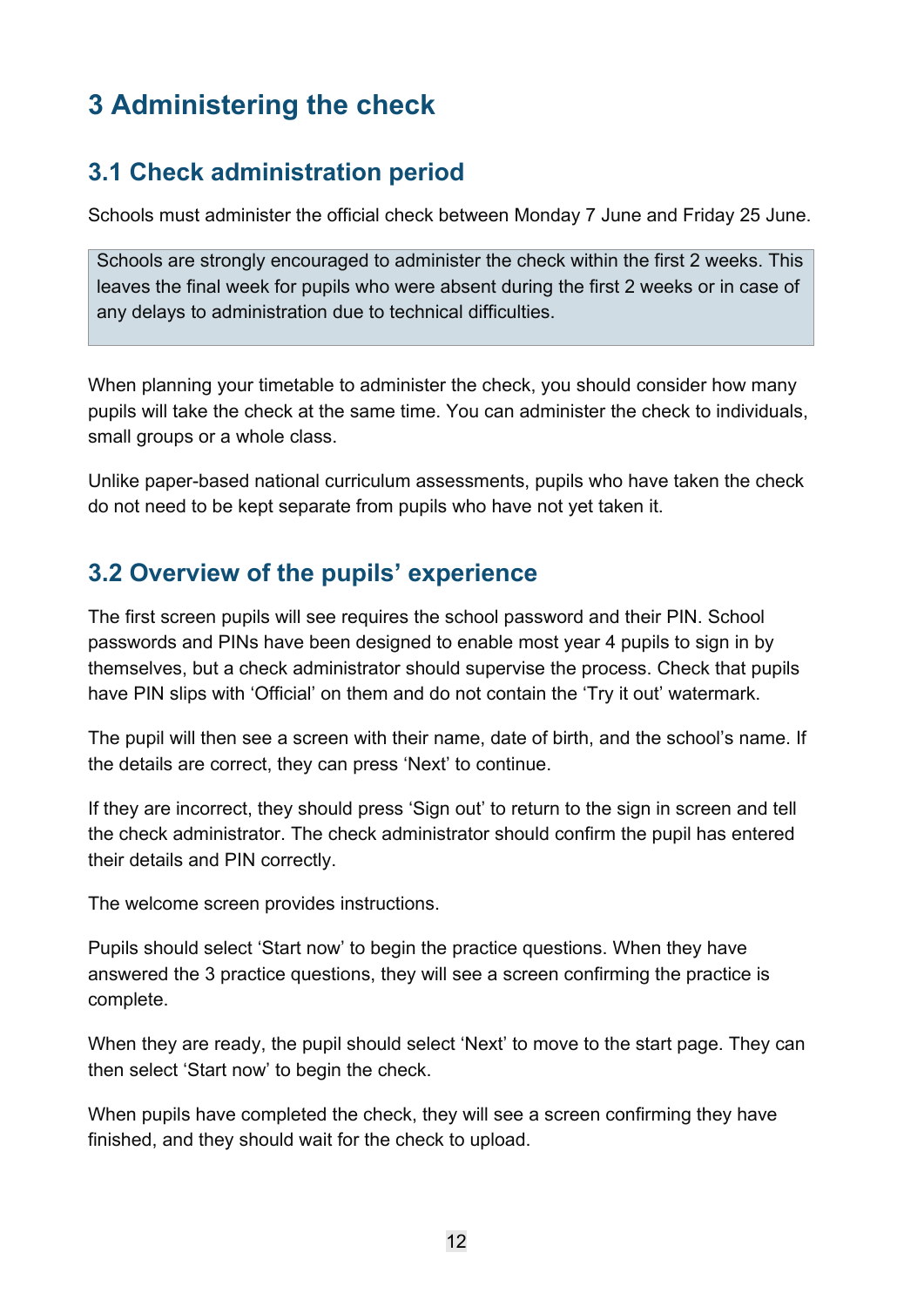When their responses have uploaded, pupils can select 'Sign out' to exit the check, or 'Feedback' to give feedback about their experience.

## <span id="page-12-0"></span>**3.3 Instructions to pupils**

Schools should introduce the check as consistently as possible, bearing in mind some pupils may require more explanation to understand the instructions.

The following text provides an example of how you could introduce the check:

"In this activity, you are going to be asked 25 times tables questions.

First, there are 3 practice questions. You can use these to practise putting in your answers."

(For pupils using a PC or laptop with a touchscreen) "You can use the number pad on your keyboard, the numbers on screen using the mouse, or the numbers on screen using a touchscreen."

(For pupils using a tablet) "Put in your answer using the numbers on the touchscreen."

"When the questions start, you will have 6 seconds to answer each question. The system will automatically accept your answer after 6 seconds.

You do not need to press the 'Enter' button if you do not want to, but you can bring up the next question sooner by pressing or selecting 'Enter.'

There will be 3-seconds pause between each question.

You cannot pause or stop the check once you have started.

When you have finished the check, you can leave comments to say how you found it by selecting the 'Feedback' button.

Does anybody have any questions before we begin?

You can now enter your details to sign in."

## <span id="page-12-1"></span>**3.4 Problems or queries during check administration**

#### **Answering pupils' questions**

There is no option for a pupil to pause or stop the check once it has started unless the 'Next question' access arrangement has been enabled for that pupil in advance.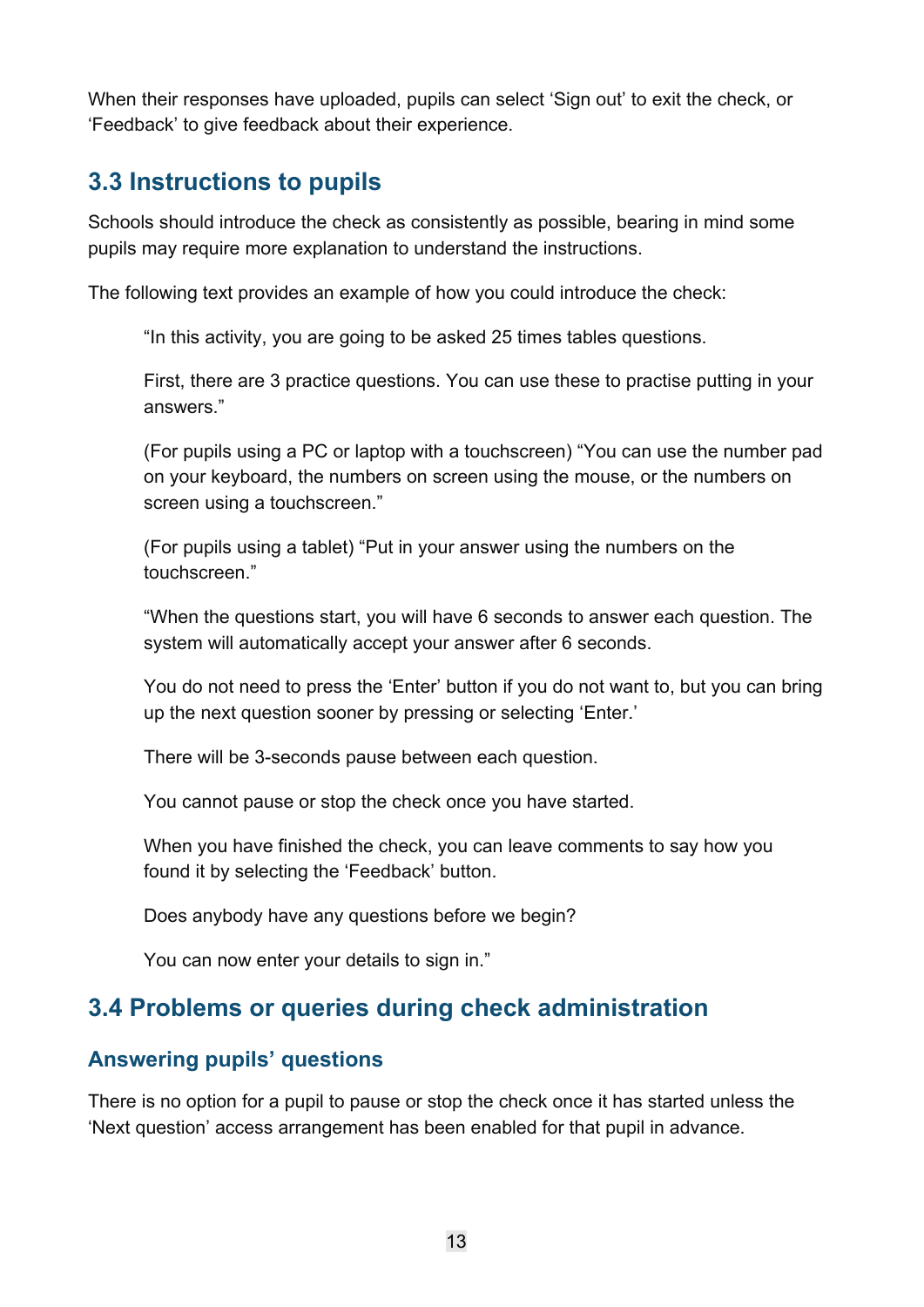Check administrators should be careful not to say or do anything that might give a pupil an advantage. If a pupil asks you how to answer a particular question, explain you will discuss it with them after the check has finished and tell them to continue.

#### **Internet connection issues**

If there is no internet connection at the end of the check, pupils will see a screen confirming the upload was not successful. If this error occurs, select 'Try upload again' when there is a stable internet connection. Where possible, do not switch off the device. If this does not solve the issue, contact the national curriculum assessments helpline on 0300 303 3013.

#### **IT issues**

The [MTC IT guidance](https://www.gov.uk/guidance/multiplication-tables-check-it-guidance)<sup>[16](#page-13-1)</sup> contains essential technical requirements and other recommended actions. If you experience technical issues during the check, speak to your local IT support in the first instance. If you need further advice, contact the national curriculum assessments helpline on 0300 303 3013.

## <span id="page-13-0"></span>**3.5 Select pupils to restart the check**

If a pupil was interrupted during the check, you can allow them to restart it. The pupil will see a different set of questions from their previous attempt. Only the outcome of their final completed attempt will be reported, regardless of which score was higher.

Schools must not allow a pupil to restart the check simply to 'have another go', unless they suffered a significant disruption described below. Pupils can only restart the check twice (allowing them a maximum of 3 attempts.)

Restarts are allowed for the following reasons:

- classroom disruption—the pupil was significantly distracted (for example, a fire alarm or building evacuation, illness during the check, or behavioural disruption in the check room)
- did not complete—the pupil did not complete the check (for example, they accidentally closed the check window)
- IT issues—there was a problem with the digital device the pupil was using (for example, device hard drive failure or power loss)
- prolonged loss of internet connection during the check and the data could not be recovered at the end

<span id="page-13-1"></span><sup>16</sup> www.gov.uk/guidance/multiplication-tables-check-it-guidance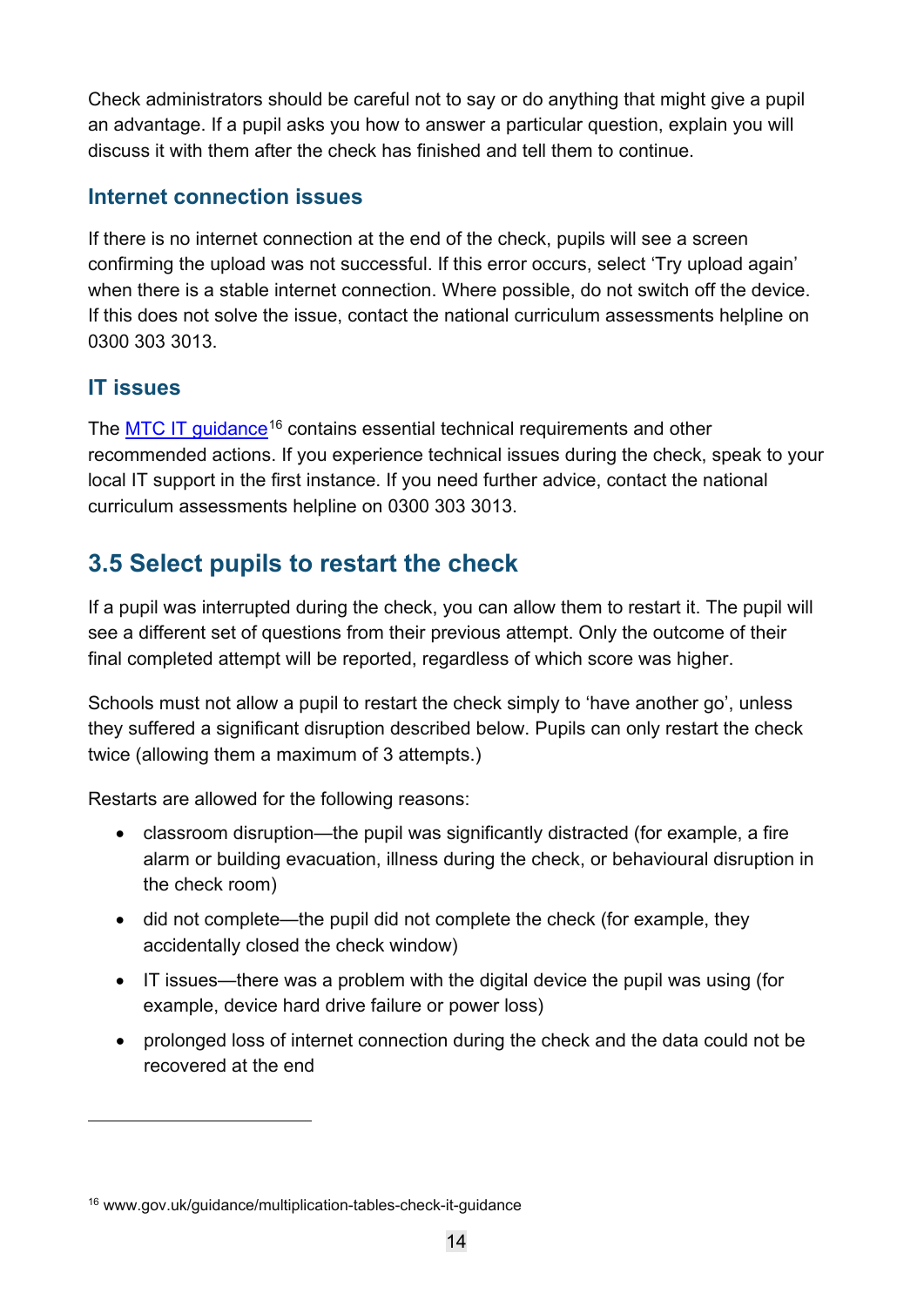To notify the Standards and Testing Agency (STA) of a pupil restarting the check, select 'Restarts' from the MTC homepage, then 'Select pupils to restart.' State the reason and which pupils were affected, then 'Confirm.'

If a pupil has been selected for a restart in error, select 'Remove restart.'

You will need to generate a new PIN for pupils who are restarting the check, even if they restart the check on the same day as their original attempt.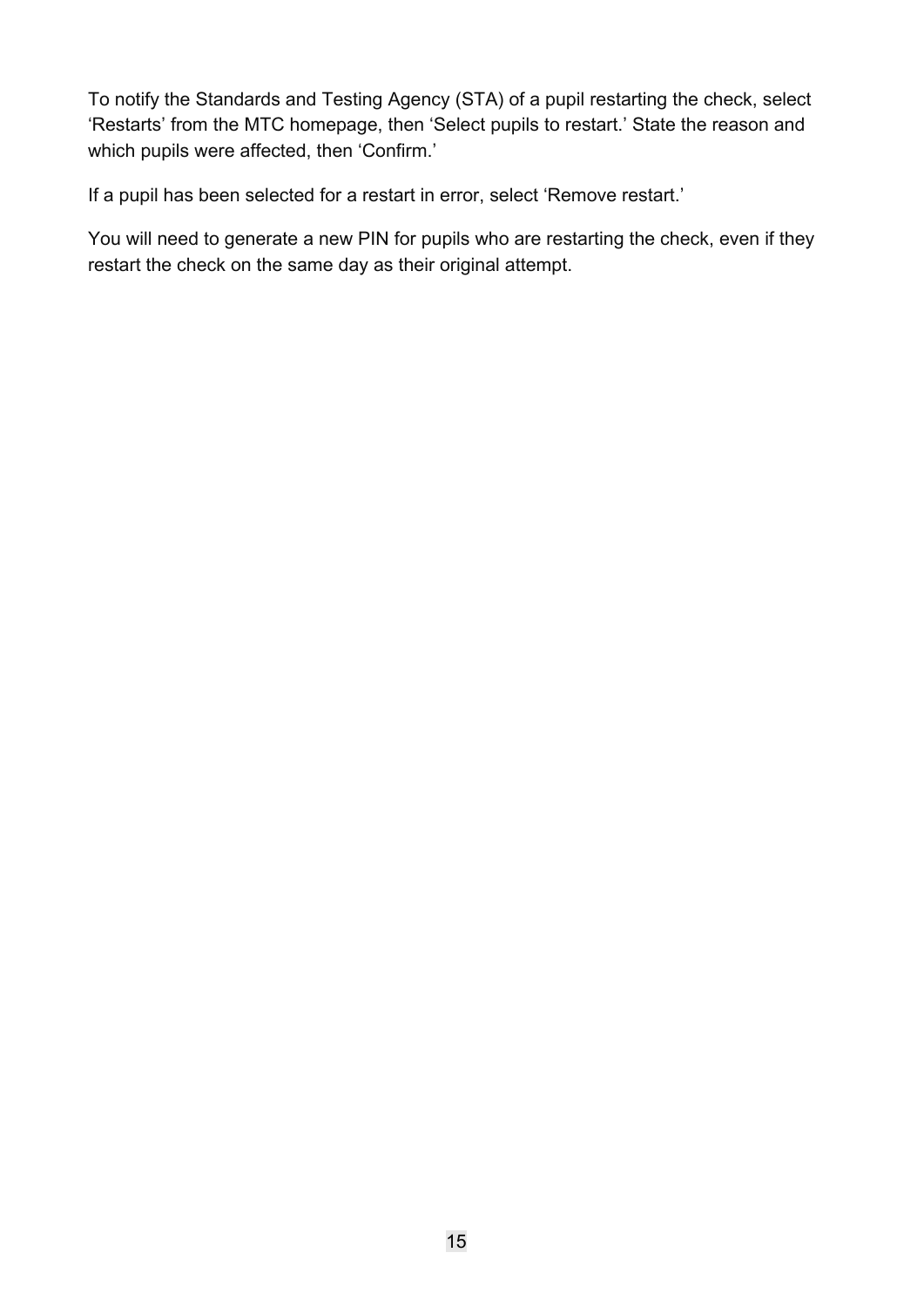# <span id="page-15-0"></span>**4 After the check**

## <span id="page-15-1"></span>**4.1 See how many pupils have completed the official check**

Once a pupil completes the check, their status will automatically update to 'Check completed.' The 'See how many pupils have completed the official check' page will also display any pupils recorded as not taking the check (see section 2.2.)

If there are technical issues with a pupil's check, such as the data not being returned due to prolonged loss of internet, the 'See how many pupils have completed the official check' page will advise on the next steps to take, which may involve the pupil restarting the check.

It is the headteacher's responsibility to ensure participating pupils have completed the check and non-participating pupils have been recorded as not taking the check by Friday 25 June.

## <span id="page-15-2"></span>**4.2 Complete the headteacher's declaration form**

Headteachers should submit the HDF once all pupils have completed the check or been recorded as not taking the check, and by no later than 4pm on Friday 25 June.

## <span id="page-15-3"></span>**4.3 View pupil results**

Pupils will not see their individual results when they complete the check. Schools will see their results (a total score for each pupil) in the 'View pupil results' section of the MTC service from Monday 28 June, providing:

- all pupils have completed the check or are recorded as not taking the check
- the HDF has been submitted

Schools can download a common transfer file (CTF) containing their MTC results, which they can upload into their management information system.

Data from the 2021 optional MTC will not be used in Analyse School Performance.

## <span id="page-15-4"></span>**4.4 Feedback**

There is a questionnaire on the MTC homepage where teachers can provide feedback. You will be asked how satisfied you were with the administration process, how you found the service and how we might improve it.

Pupils will also be asked for their feedback after they have completed the official check.

Feedback is optional and we will use responses to help improve the service for future years.